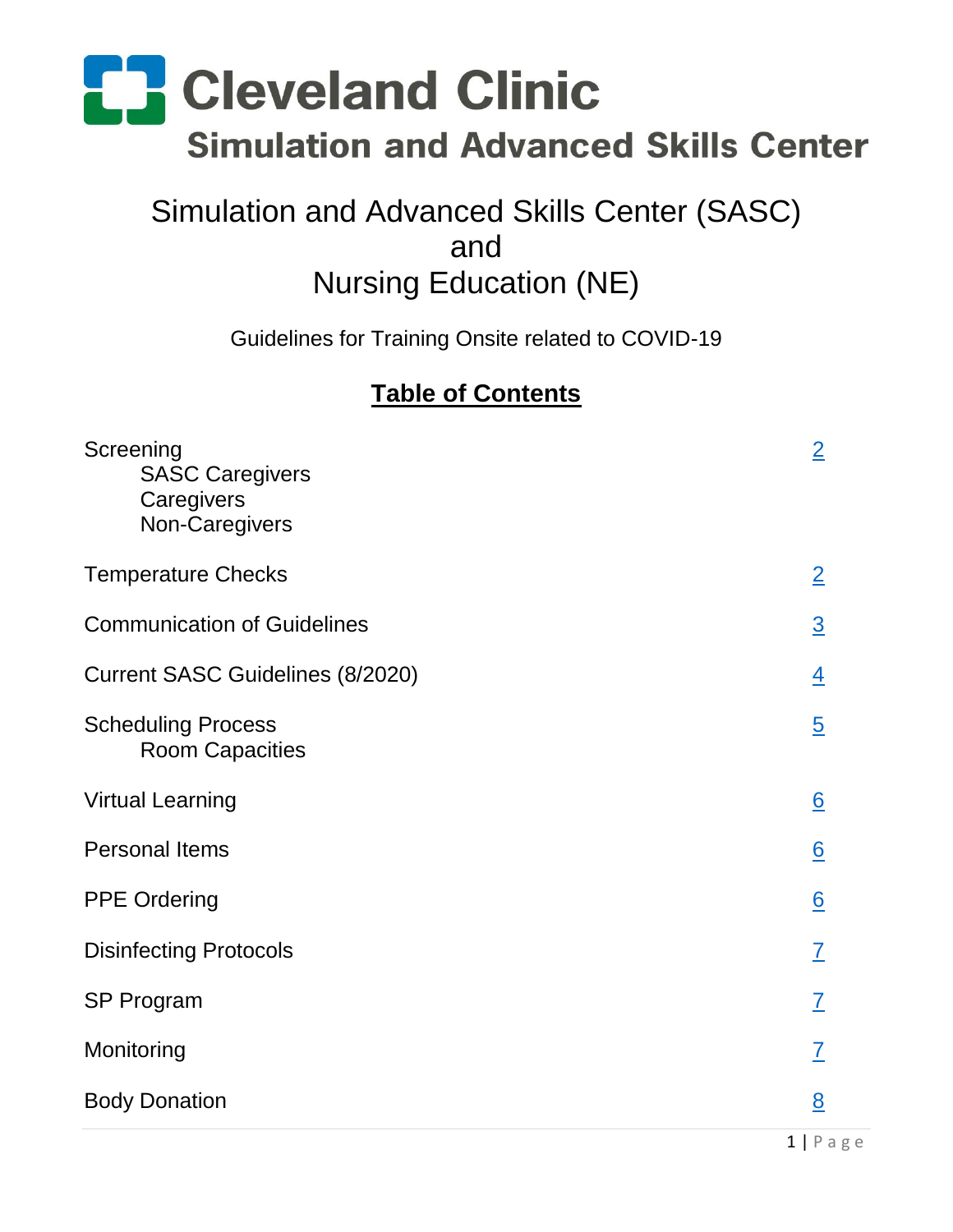#### <span id="page-1-0"></span>Screening Process

- SASC Caregivers
	- o SASC Caregivers will be on-site to run courses, do follow-ups, and monitor facilitators (DASH) as needed.
	- o SASC Caregivers non-essential to the activity maybe working remotely.
	- o SASC Caregivers will follow all current Cleveland Clinic (CC) guidelines regarding temperature checks, staying home if feeling ill, mask/face shield wearing and any other current guideline.
	- o Current CC guidelines are to be followed for testing of SASC Caregivers with potential symptoms, known/suspected exposure, or potential exposure of a family member whom they live with by calling the CC COVID-19 hotline.
	- o Current CC guidelines will be followed for return to work following a positive test or after waiting for test results.
	- o Travel outside of Ohio is discouraged. Any travel outside of Ohio will follow current self-isolation guidelines for Ohio/CC.
- Caregivers
	- o All caregivers follow CC guidelines for attending courses.
- Non-Caregivers
	- o Attendees in SASC events (vendors/participants/faculty) will be pre-screened electronically two weeks prior to their scheduled event.
	- o SASC personnel will monitor for completion and send a reminder one week prior to the event if needed.

#### <span id="page-1-1"></span>Temperature checks

- All on-site SASC/NE Caregivers will self-check their temperature. For those working in Healthspace, temperature is emailed to supervisor daily. For those utilizing hospital/HEC entrances, no email is required.
- Facilitators and participant's temperatures will be checked on arrival using current PPE recommendations. SASC/NE personnel will check the first facilitator to arrive and pass off the thermometer to check other facilitators and participants.
	- o All facilitators and participants will be checked regardless if coming from another CC location and were checked previously.
- If over 100.4F, Caregiver/participant will be sent home and instructed to call the CC COVID-19 hotline (Caregivers) or PCP (Non-Caregivers).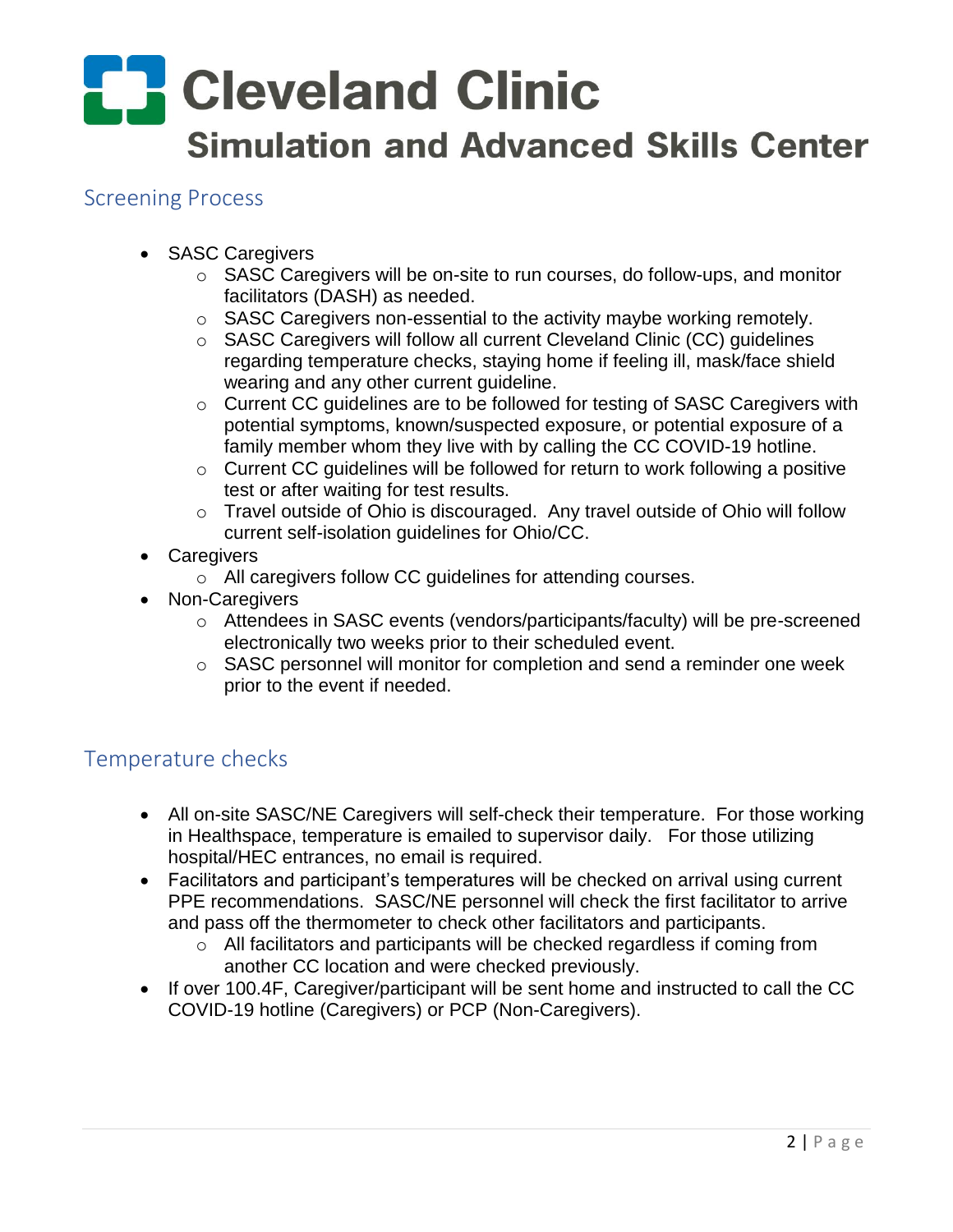#### <span id="page-2-0"></span>Communication

- Facilitator/requestor receives current SASC guidelines for social distancing/masking/face shields:
	- o At time of request or before the event if already scheduled
	- o During planning meetings and dry runs
	- o During the two week check-in email:
		- **Please see Covid-19 guidelines attached and be reminded that as a facilitator, the SASC team needs you to ensure the following:**
			- **Temperature taking is completed (SASC team will provide a thermometer)**
			- **Masks are worn at all times**
			- Social distancing is followed when in classroom, debrief rooms, hallways, and atrium
			- Social distancing is followed as much as the simulation allows during the simulation/task training
			- **Face shields are worn when proper social distancing cannot be maintained**
	- o Posted within the Center on arrival
	- o SASC website
		- \*\*\*Not for Nursing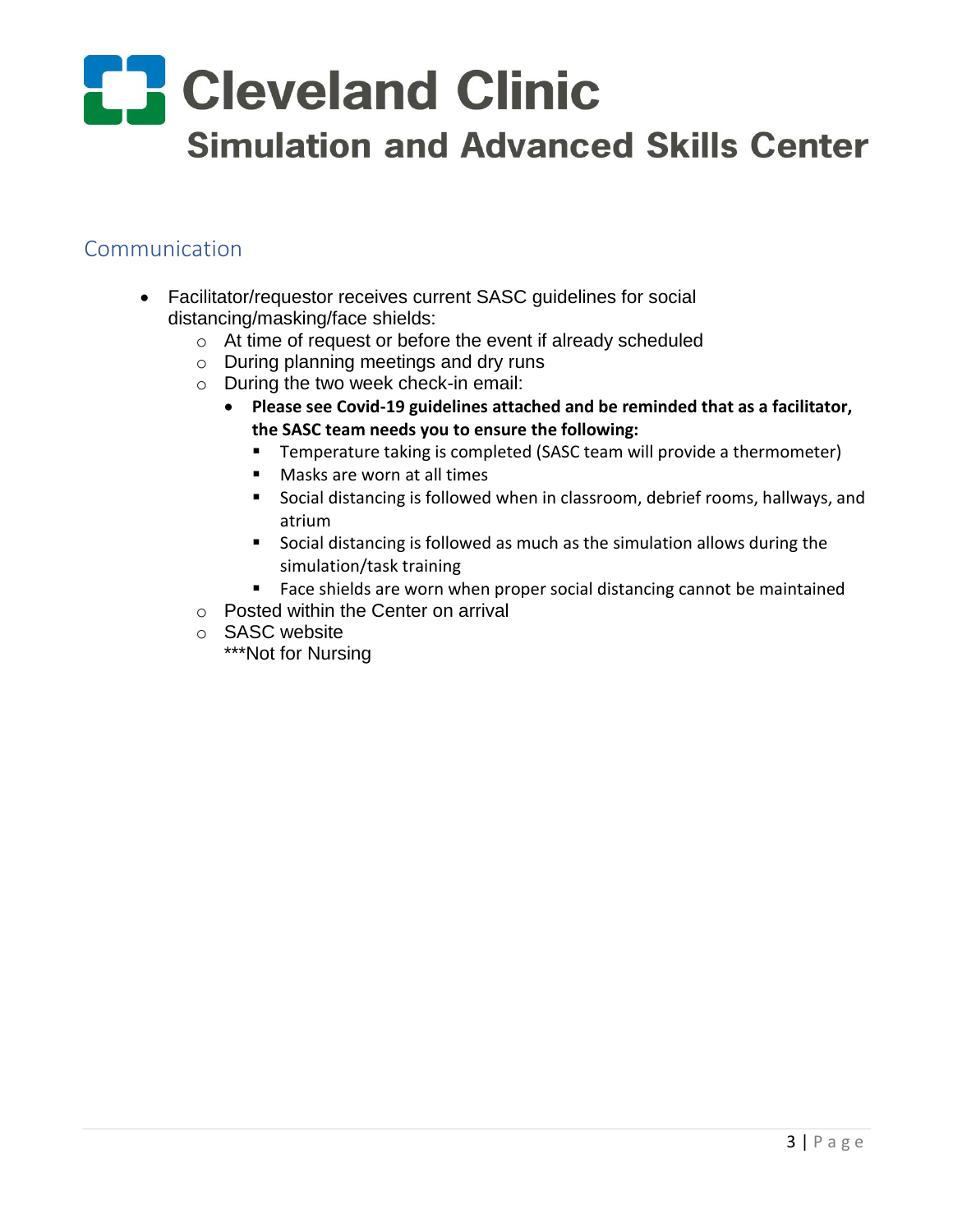#### <span id="page-3-0"></span>SASC/NE guidelines for Facilitators and Learners

- All facilitators and participants will have temperature checked on arrival. SASC/NE Caregivers will check the first facilitator using current CC PPE recommendations and pass on the thermometer for rest of participants.
- All facilitators and participants who are not feeling well will be asked to leave and to reschedule.
- All facilitators and participants are expected to wash their hands before the simulation as well as after touching equipment. Hand sanitizers will be stationed throughout the center/labs.
- Gloves, gowns, and face shields are available by SASC as needed.
- The use of **masks (based on current CC requirements) is required at all times following.** 
	- o Masks can be removed if in a private office when alone.
	- o Masks can be removed for meals keeping 6-foot distance.
- **If 6-foot distance cannot be maintained due to the simulation, a face shield is required.**
- Each room capacity has been determined based on the 6-foot distance rule. Please assist in following these recommendations.
- Social distancing is required in all common areas including hallways, atriums/lunch area, and break rooms.
- After using an item, the user will wipe down the item with approved wipes provided by SASC. SASC staff will clean the rooms after the simulation, course, or event.
- To limit the use of iPads for sign-in and evaluation
	- o Use your personal phone to scan the QR code to complete the SASC sign in, evaluation, and video consent (if applicable).
	- o IPads are available upon request.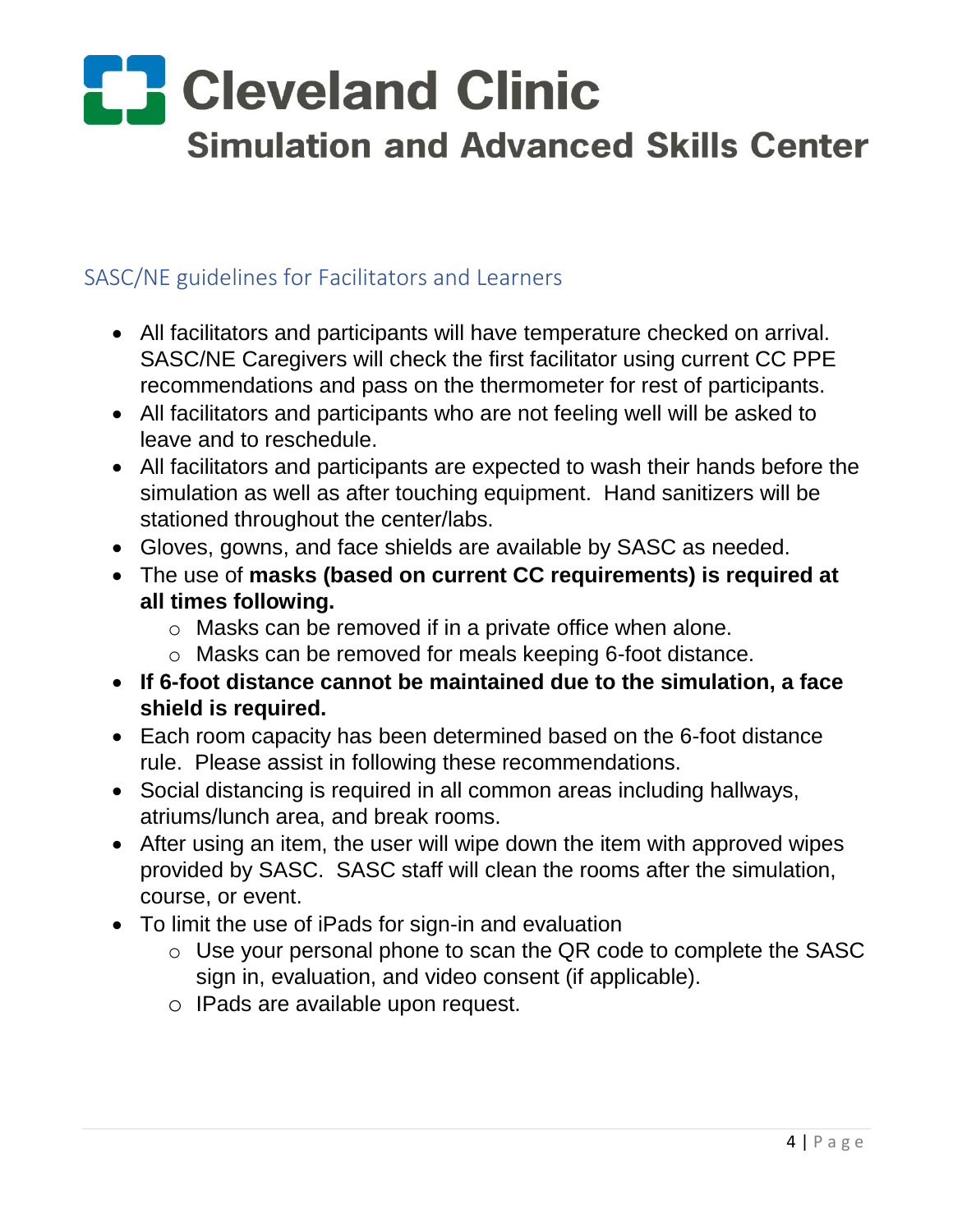#### <span id="page-4-0"></span>Scheduling Process

- Simulations are scheduled based on the number of participants and rooms needed (based on room capacities) and room availability.
- Simulations are scheduled to allow for proper cleaning between events. This may limit availability in scheduling.
- Space Utilization
	- o All SASC spaces and available Healthspace classrooms will be used as needed/available.
	- o Doors remain open as appropriate for airflow.
	- o Chairs removed where appropriate to meet social distancing

#### Room Capacities **(may vary based on equipment needs)**

#### **Simulation Center**

- CC#1/CC#2 = 7 people (CC#1/#2 combined = 14)
- $OR = 10$  people
- Debrief Rooms  $A/B = 4$  people ( $A/B$  combined = 10)
- $\bullet$  Debrief Room D = 6 people
- Watson  $124B = 5$  people
- Control Rooms = 3 people
- $\textdegree$  E3-226b = 4 people
- E3-226b Control Room = 2 people
- $\bullet$  E3-54 = 6 people
- $J4-254 = 5$  people
- $\bullet$  L1 Lab = 32 people
- L1 Classroom = 10 people

#### **Resuscitation Simulation**

- $\bullet$  Hsb 125 = 17 people
- $-Hsb 164 = 25$  people
- **Breakout Room**  $\#1/\#2 = 12$  **people**
- OSCE Rooms (not in use currently) = 3 people

#### **Nursing Simulation**

- $\bullet$  Hsb 121 = 8 people (Front and Back for total of 16)
- $\bullet$  Hsb 122 = 21 people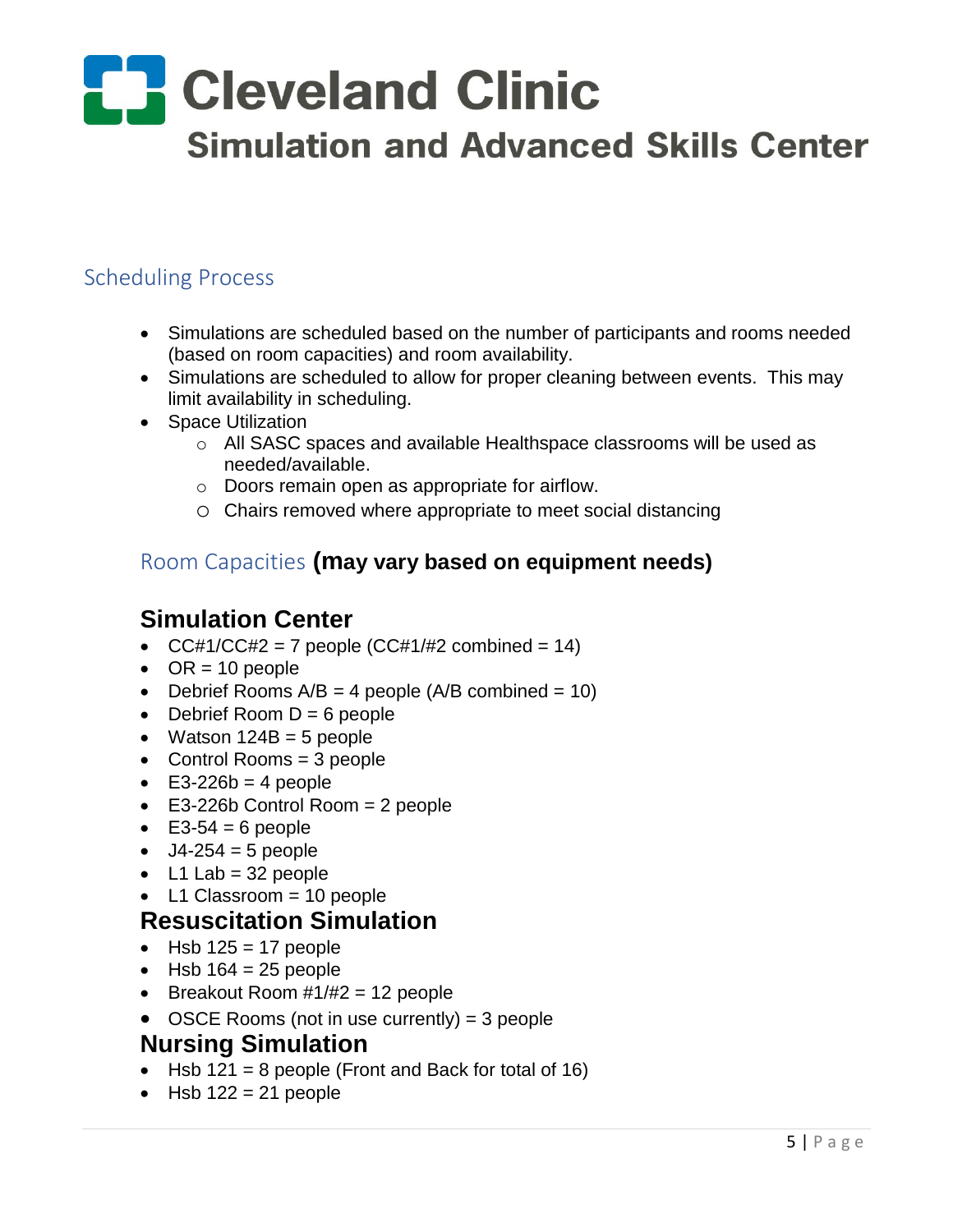# **E.** Cleveland Clinic

### **Simulation and Advanced Skills Center**

- $\bullet$  Mock OR = 13 people
- Control Room  $= 2-3$  people (depending on room)

#### **Classrooms**

 $\bullet$  101/102/103/104/105/106/120 = 17 people

#### <span id="page-5-0"></span>Virtual Learning

- Simulations may require hands-on interactions.
- Virtual Learning options will be reviewed with the facilitator/requestor during planning meeting.
- Whenever possible, didactic portions of courses, pre-tests, etc. should be completed ahead of time via a virtual platform.
- Examples of potential Virtual Learning include:
	- o Video recording of events for learners to watch
	- o Broadcasting simulation to separate room for additional learners
	- o Doing pre-course work online prior
	- o Standardized Patients with learners interacting via camera

#### <span id="page-5-1"></span>Personal Items

- Participants are encouraged to bring essential items only.
- Lockers are available for personal items for events in the Multidisciplinary Simulation Center. Participants in classrooms will keep items with them.
- Users should clean their locker with wipes provided before and after use. SASC personnel will clean keypads/handles at the end of the day.

#### <span id="page-5-2"></span>PPE Ordering

- SASC personnel will ensure adequate PPE is on hand at all times.
- Facilitators/Participants are encouraged to let SASC staff know if noticed equipment running low or needs replenished.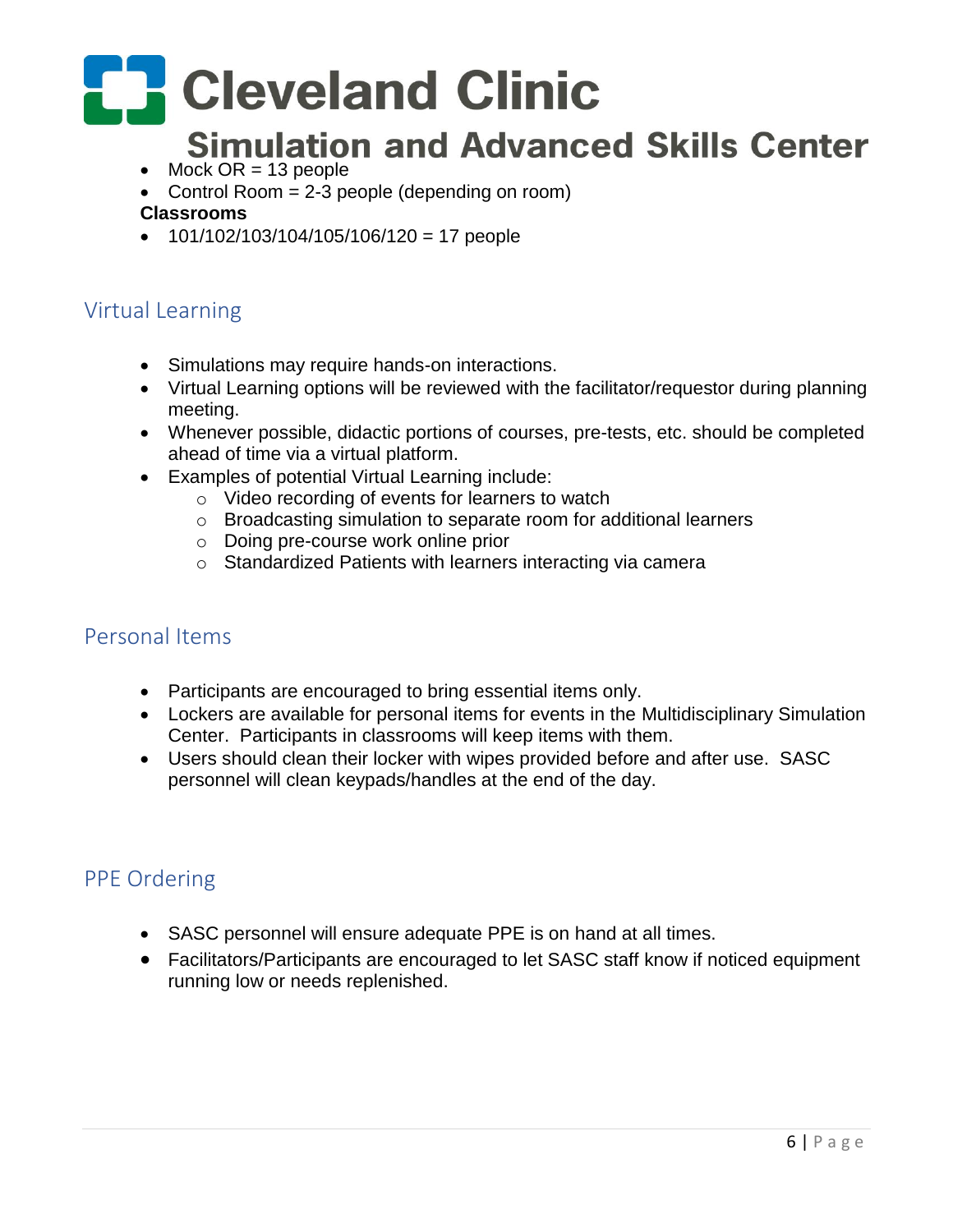#### <span id="page-6-0"></span>Disinfecting Protocol

- SASC personnel will clean equipment/simulators/surfaces at the end of every simulation/event. Classrooms will be wiped clean by facilitators?
- Facilitators/Learners are to clean equipment/simulators/task trainers after each use.
- SASC personnel, in conjunction with EVS, will clean non-simulation areas.
- Only items approved by the CC will be used for cleaning (posted on storage closet).
- Linens will be changed weekly and as needed for courses involving simulators.  $$ consider stop using (UCLA)??' "Weekly" work?
	- o Linens will be changed after every use when SPs or other human models.
- Shared workstations is discouraged, but if sharing needs to occur, the user is responsible for cleaning before and after use.
	- o Shared computers (debrief rooms/control rooms) are to be cleaned before and after use by the user.
- iPads, if used instead of a personal device, will be cleaned between users.
- Carts with supplies will be kept inside the Multidisciplinary Simulation Center and outside of the Nursing Simulation Labs for anyone's use.

#### <span id="page-6-1"></span>SP Program

- The SP program is up and running but must follow all guidelines set above for masking, social distancing/face shields, and disinfecting.
- SASC guidelines will be shared with all SPs prior to returning.
- SP scheduling will occur per the SASC normal scheduling process by SES and coordinator.
	- o Potential high-risk groups may not be considered for certain events (i.e. Social distancing may be a challenge).
	- o Ultimately it is the SPs decision to accept an assignment or not.
- At this time, Physical Diagnosis scenarios are not being supported by the SP Program
- Some events may be videotaped for future learning. SPs are able to participate.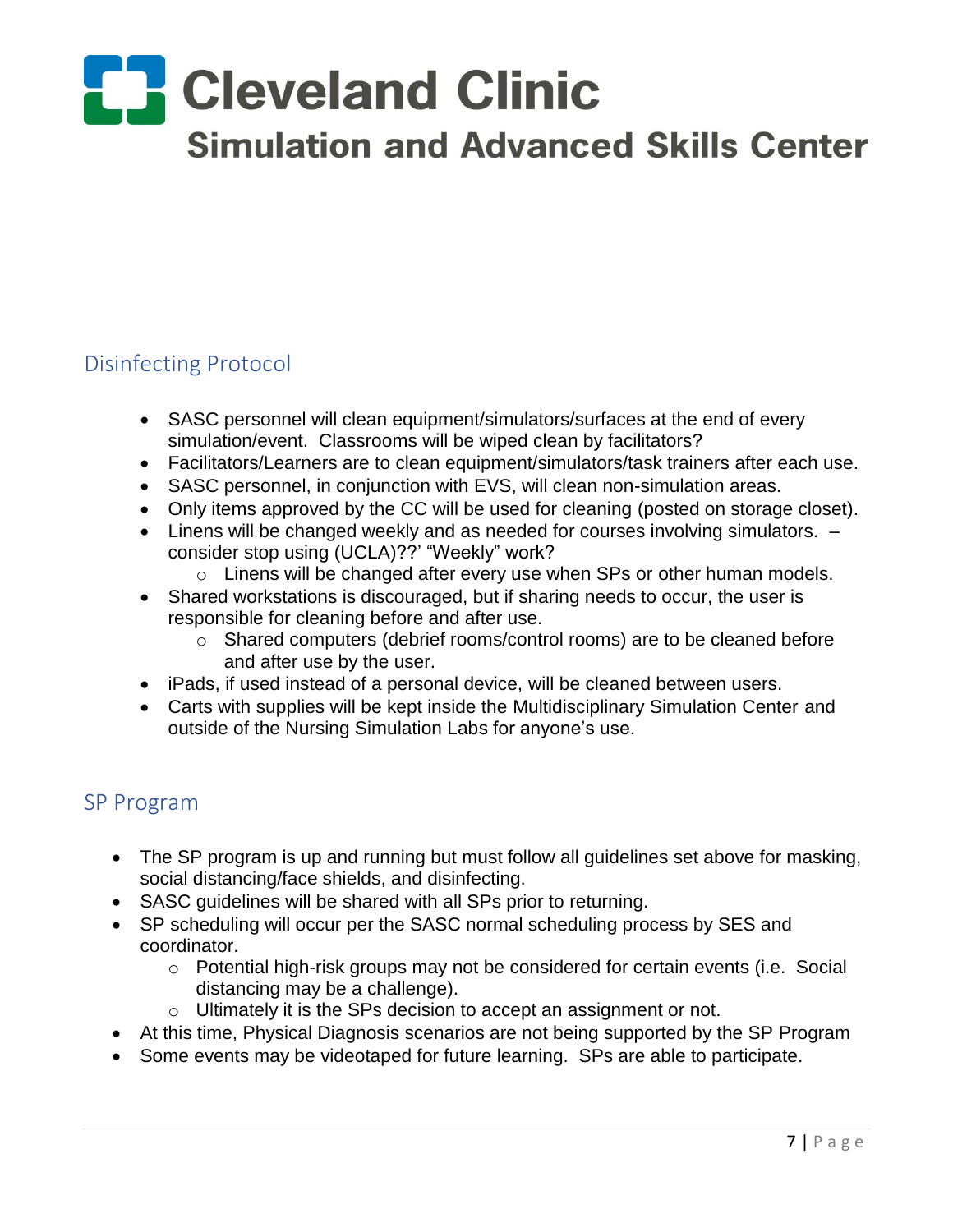# **CR** Cleveland Clinic

### **Simulation and Advanced Skills Center**

<span id="page-7-0"></span>Monitoring

- All participants in the SASC environment are encourage to remind each other respectively about COVID-19 guidelines.
- SASC personnel will periodically monitor for compliance with social distancing/face shields, masking, and room capacities.
- If a group if not following any guideline, the lead facilitator will be notified to correct.
- Failure to comply may result in course being stopped.

#### <span id="page-7-1"></span>Body Donation Program (prepared by Dr. Drake, et al.)

#### **Acquiring Bodies**

Accepting body donations will continue as before with regards to not accepting any donations with known infectious diseases, such as sepsis, hepatitis, and HIV. In addition to these previously listed conditions, no donations will be accepted with a cause of death related to COPD and other respiratory diseases, and known or suspected infection with COVID-19. For details related to accepting donated bodies see Appendix A.

#### **Phased in Approach**

Restarting the Body Donation Program will proceed with a phased in approach. The first phase will consist of only accepting donations from Cleveland Clinic and Non-Cleveland Clinic hospitals. Reasons for suggesting accepting bodies from all hospitals rather than just Cleveland Clinic Hospitals is based on the number of annual donations. In 2019 the program received 215 donations. The source of these donations were: Cleveland Clinic Hospitals – 19, Non-Cleveland Clinic hospitals – 22, Hospice facilities – 59, Nursing homes – 60, Homes – 55. This year, before suspending the program, of the 50 donations received for 2020, only 6 originated from Cleveland Clinic hospitals. Accepting donations from hospitals, whether associated with the Cleveland Clinic or not, would provide a small, but manageable pool allowing the development of required testing protocols and the ability to address any issues that may arise. Receiving donations from hospitals will ensure access to medical records so that a more complete background on donor medical history can be reviewed.

#### **Testing**

Upon receiving a donation Cleveland Clinic post-mortem protocols, developed in consultation with Drs. Rodriguez and Tan (Department of Pathology) will be followed. Additionally, CDC Guidelines will be followed for the proper donning and doffing of all PPE (see Appendix B for specific details).

Briefly, various samples will be collected for testing. Blood samples will be collected by performing a heart puncture. These samples will be tested for hepatitis B, hepatitis C, and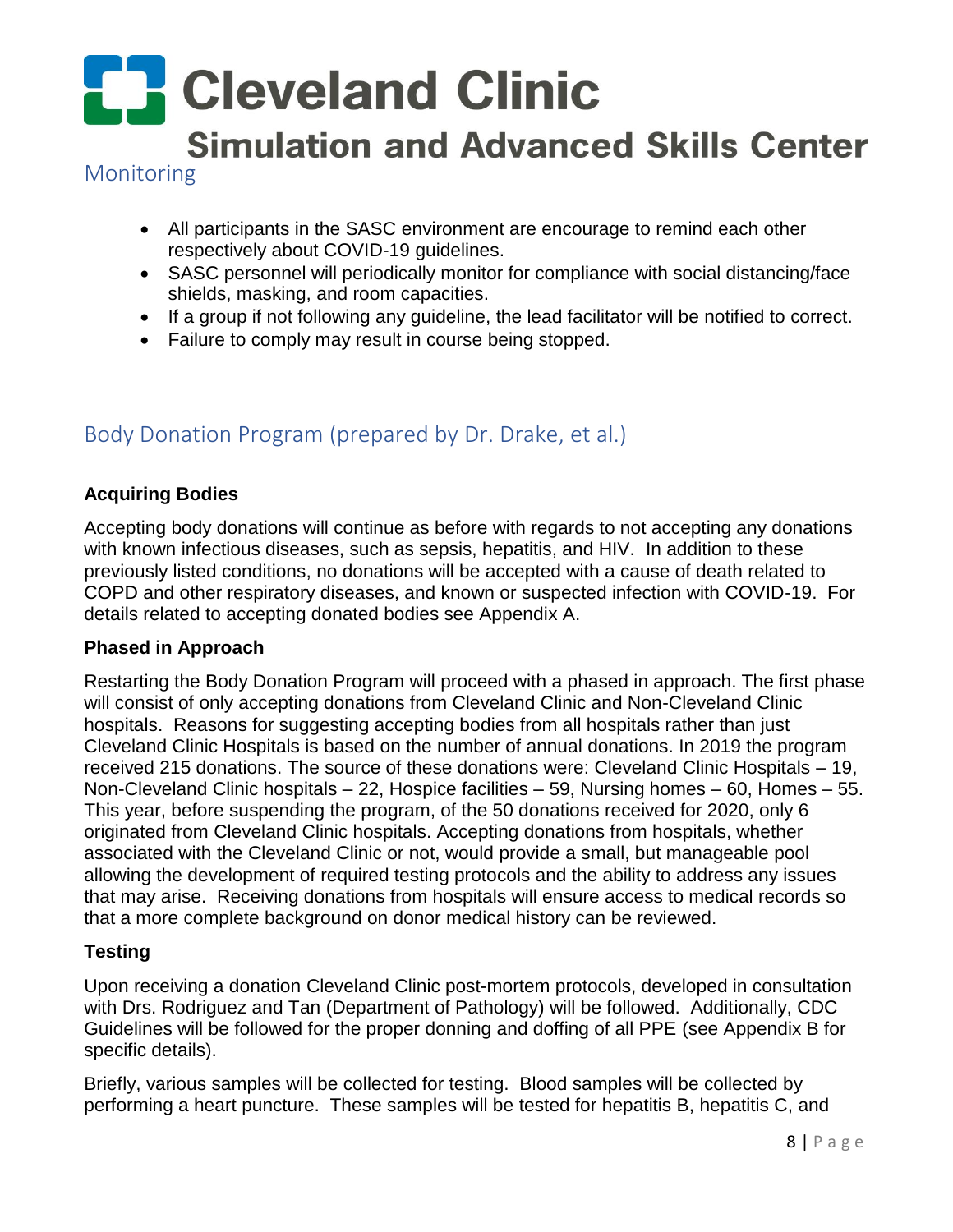HIV. Two additional samples will be collected and tested for COVID-19. **One will be obtained using a nasal swab and the second will be obtained using a swab inserted into the trachea through an incision between the thyroid and cricoid cartilages.**

After all samples for testing have been obtained the donor bag will be closed and placed in refrigerator storage (approximately 4 degrees C) until the results of the tests are known (usually within 24 hours). If all tests are negative the cadaver will be ready to use in education or research programs. If the results of any tests are positive, the cadaver is removed from the program, moved to freezer storage (approximately -5 degrees C), and sent out for cremation.

#### **Transportation**

Donors are brought in and removed from the Cleveland Clinic by the All Ohio Cremation and Burial Society, a service the Body Donation Program has worked with for around 4 years. When all studies are completed, All Ohio will transport the donor to their facility for cremation. Changes to donor procedures, as described above, have been communicated to All Ohio and they are amenable to these changes. Following cremation, the donor remains are returned to the Cleveland Clinic and returned to the family or buried at Lakeview Cemetery.

#### Appendix A

Two caregivers will be assigned to receive calls and assess whether a donation is appropriate. These individuals will be instructed to ask the following questions specific to the individuals' medical history as it relates to COVID-19 and other infectious diseases

- 1. Was the decedent a patient at the hospital at the time of death? What hospital?
- 2. Was the decedent at the hospital for at least 24 hours?
- 3. Was the decedent tested for COVID-19 while at the hospital? What were the results?
- 4. Has the decedent been exposed to an individual with COVID-19 within the past two weeks?
- 5. Has the decedent ever been diagnosed with COVID-19?
- 6. Was the decedent living in a congregate living situation before death?
- 7. Did the decedent have an undiagnosed upper or lower respiratory tract infection within a month prior to death?

If the caller is unable to answer certain questions that involve information in the medical record, the intake representative will ask for the name and contact information of the physician responsible for the potential donor, and request that the decedent remain in cold storage until all information has been collected. One of the directors of the Body Donation Program (Dr. Drake or Dr. McBride), or a clinical staff member will contact the donors physician to collect the remaining information. Answers to these questions will determine whether the body will be accepted into the program.